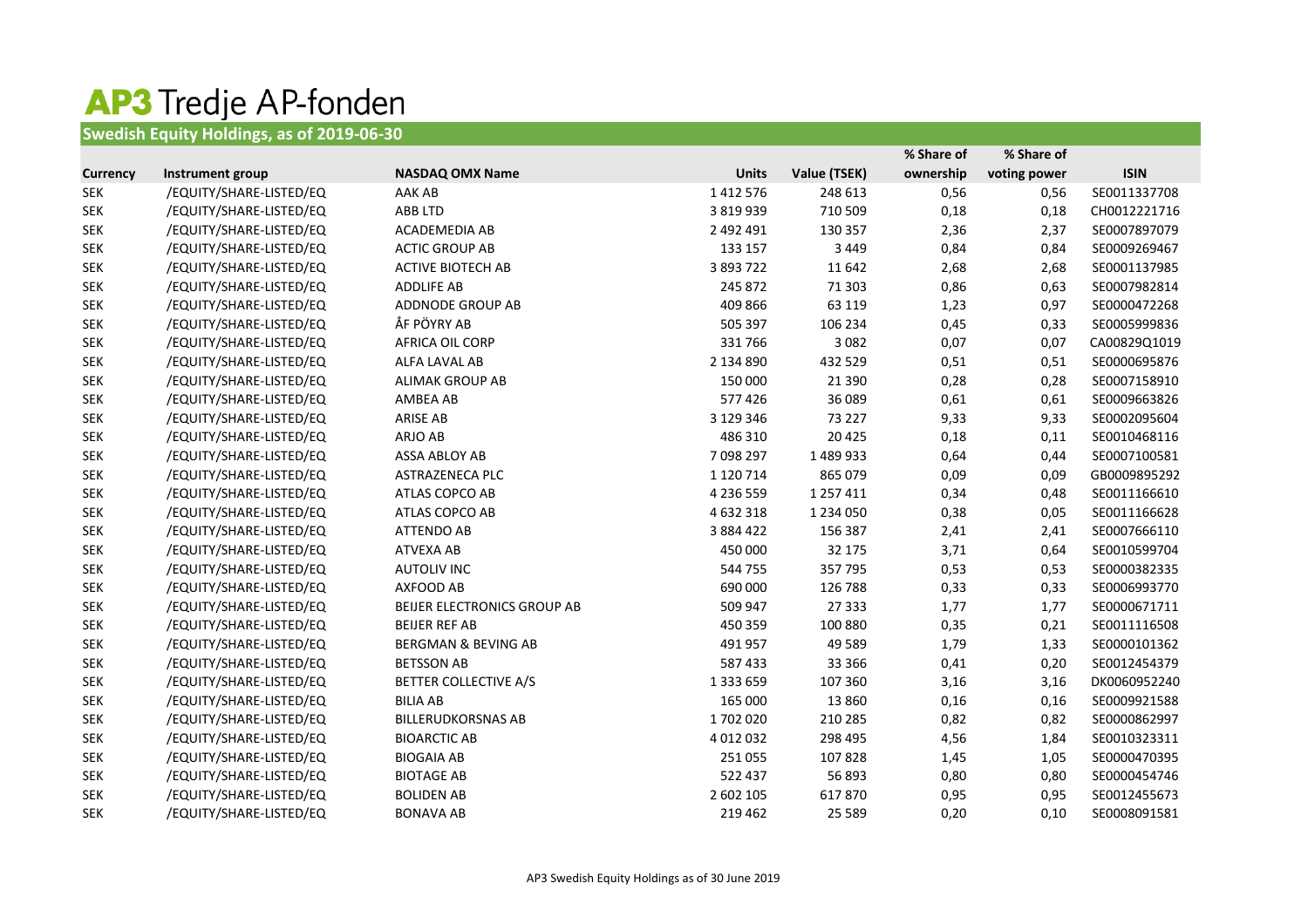|                 |                         |                                   |               |               | % Share of | % Share of   |              |
|-----------------|-------------------------|-----------------------------------|---------------|---------------|------------|--------------|--------------|
| <b>Currency</b> | Instrument group        | <b>NASDAQ OMX Name</b>            | <b>Units</b>  | Value (TSEK)  | ownership  | voting power | <b>ISIN</b>  |
| <b>SEK</b>      | /EQUITY/SHARE-LISTED/EQ | <b>BONESUPPORT HOLDING AB</b>     | 4 046 550     | 124 229       | 7,73       | 7,80         | SE0009858152 |
| <b>SEK</b>      | /EQUITY/SHARE-LISTED/EQ | <b>BOULE DIAGNOSTICS AB</b>       | 1625771       | 83 890        | 8,37       | 8,37         | SE0011231158 |
| <b>SEK</b>      | /EQUITY/SHARE-LISTED/EQ | <b>BTS GROUP AB</b>               | 947 803       | 166 434       | 4,91       | 3,51         | SE0000805426 |
| <b>SEK</b>      | /EQUITY/SHARE-LISTED/EQ | <b>BULTEN AB</b>                  | 385 125       | 28 114        | 1,83       | 1,83         | SE0003849223 |
| <b>SEK</b>      | /EQUITY/SHARE-LISTED/EQ | CASTELLUM AB                      | 1 255 252     | 222 870       | 0,46       | 0,46         | SE0000379190 |
| <b>SEK</b>      | /EQUITY/SHARE-LISTED/EQ | <b>CATENA MEDIA PLC</b>           | 240 000       | 15 0 84       | 0,41       | 0,41         | MT0001000109 |
| <b>SEK</b>      | /EQUITY/SHARE-LISTED/EQ | <b>CLOETTA AB</b>                 | 440 000       | 13 2 8 8      | 0,15       | 0,13         | SE0002626861 |
| <b>SEK</b>      | /EQUITY/SHARE-LISTED/EQ | <b>CLX COMMUNICATIONS AB</b>      | 165 000       | 24 684        | 0,31       | 0,31         | SE0007439112 |
| <b>SEK</b>      | /EQUITY/SHARE-LISTED/EQ | DOMETIC GROUP AB                  | 2 2 5 0 0 0 4 | 209 670       | 0,76       | 0,76         | SE0007691613 |
| <b>SEK</b>      | /EQUITY/SHARE-LISTED/EQ | <b>ELANDERS AB</b>                | 460 118       | 40 030        | 1,30       | 0,89         | SE0000119299 |
| <b>SEK</b>      | /EQUITY/SHARE-LISTED/EQ | ELECTROLUX AB                     | 2 784 411     | 660741        | 0,90       | 0,73         | SE0000103814 |
| <b>SEK</b>      | /EQUITY/SHARE-LISTED/EQ | <b>ELEKTA AB</b>                  | 2 5 6 6 8 5 1 | 345 755       | 0,67       | 0,50         | SE0000163628 |
| <b>SEK</b>      | /EQUITY/SHARE-LISTED/EQ | <b>ELTEL AB</b>                   | 500 362       | 11759         | 0,32       | 0,32         | SE0006509949 |
| <b>SEK</b>      | /EQUITY/SHARE-LISTED/EQ | <b>EPIROC AB</b>                  | 3 842 410     | 371484        | 0,32       | 0,45         | SE0011166933 |
| <b>SEK</b>      | /EQUITY/SHARE-LISTED/EQ | <b>EPIROC AB</b>                  | 3 247 781     | 298 731       | 0,27       | 0,04         | SE0011166941 |
| <b>SEK</b>      | /EQUITY/SHARE-LISTED/EQ | <b>ESSITY AB</b>                  | 6 3 1 4 5 3 4 | 1802168       | 0,90       | 0,49         | SE0009922164 |
| <b>SEK</b>      | /EQUITY/SHARE-LISTED/EQ | <b>EVOLUTION GAMING GROUP AB</b>  | 1 183 755     | 217574        | 0,65       | 0,65         | SE0012673267 |
| <b>SEK</b>      | /EQUITY/SHARE-LISTED/EQ | <b>FABEGE AB</b>                  | 1828954       | 255 596       | 0,55       | 0,55         | SE0011166974 |
| <b>SEK</b>      | /EQUITY/SHARE-LISTED/EQ | <b>FAGERHULT AB</b>               | 1087665       | 66 891        | 0,61       | 0,61         | SE0010048884 |
| <b>SEK</b>      | /EQUITY/SHARE-LISTED/EQ | <b>FASTIGHETS AB BALDER</b>       | 645 757       | 200 830       | 0,36       | 0,23         | SE0000455057 |
| <b>SEK</b>      | /EQUITY/SHARE-LISTED/EQ | FSN CAPITAL PARTNERS AS           | 117 665       | 4530          | 0,11       | 0,11         | SE0010948588 |
| <b>SEK</b>      | /EQUITY/SHARE-LISTED/EQ | <b>GARO AB</b>                    | 377 476       | 120981        | 3,77       | 3,77         | SE0008008262 |
| <b>SEK</b>      | /EQUITY/SHARE-LISTED/EQ | <b>GETINGE AB</b>                 | 1 001 331     | 146 495       | 0,37       | 0,23         | SE0000202624 |
| <b>SEK</b>      | /EQUITY/SHARE-LISTED/EQ | <b>GRÄNGES AB</b>                 | 279 125       | 29 699        | 0,37       | 0,37         | SE0006288015 |
| <b>SEK</b>      | /EQUITY/SHARE-LISTED/EQ | <b>GREEN LANDSCAPING GROUP AB</b> | 1651000       | 60757         | 4,58       | 4,58         | SE0010985028 |
| <b>SEK</b>      | /EQUITY/SHARE-LISTED/EQ | HANSA BIOPHARMA AB                | 1 256 470     | 216 615       | 3,08       | 3,13         | SE0002148817 |
| <b>SEK</b>      | /EQUITY/SHARE-LISTED/EQ | <b>HEMBLA AB</b>                  | 236 428       | 42 793        | 0,25       | 0,20         | SE0005594728 |
| <b>SEK</b>      | /EQUITY/SHARE-LISTED/EQ | HEMFOSA FASTIGHETER AB            | 1 1 1 6 5 6 8 | 97979         | 0,62       | 0,65         | SE0007126115 |
| <b>SEK</b>      | /EQUITY/SHARE-LISTED/EQ | <b>HENNES &amp; MAURITZ AB</b>    | 8 244 205     | 1 3 6 3 2 6 2 | 0,50       | 0,24         | SE0000106270 |
| <b>SEK</b>      | /EQUITY/SHARE-LISTED/EQ | <b>HEXAGON AB</b>                 | 1983444       | 1022664       | 0,54       | 0,39         | SE0000103699 |
| <b>SEK</b>      | /EQUITY/SHARE-LISTED/EQ | <b>HEXPOL AB</b>                  | 1894711       | 143 335       | 0,55       | 0,40         | SE0007074281 |
| <b>SEK</b>      | /EQUITY/SHARE-LISTED/EQ | HIQ INTERNATIONAL AB              | 801 301       | 41 988        | 1,43       | 1,43         | SE0012454619 |
| <b>SEK</b>      | /EQUITY/SHARE-LISTED/EQ | <b>HMS NETWORKS AB</b>            | 754 902       | 134 524       | 1,61       | 1,61         | SE0009997018 |
| <b>SEK</b>      | /EQUITY/SHARE-LISTED/EQ | <b>HOLMEN AB</b>                  | 775 558       | 153 638       | 0,46       | 0,13         | SE0011090018 |
| <b>SEK</b>      | /EQUITY/SHARE-LISTED/EQ | <b>HUFVUDSTADEN AB</b>            | 875 690       | 138 271       | 0,41       | 0,08         | SE0000170375 |
| <b>SEK</b>      | /EQUITY/SHARE-LISTED/EQ | <b>HUMANA AB</b>                  | 2 0 2 1 3 9 4 | 113 400       | 3,80       | 3,80         | SE0008040653 |
| <b>SEK</b>      | /EQUITY/SHARE-LISTED/EQ | HUSQVARNA AB                      | 3 242 847     | 281 674       | 0,56       | 0,20         | SE0001662230 |
| <b>SEK</b>      | /EQUITY/SHARE-LISTED/EQ | IAR SYSTEMS GROUP AB              | 687080        | 185 168       | 4,92       | 4,62         | SE0005851706 |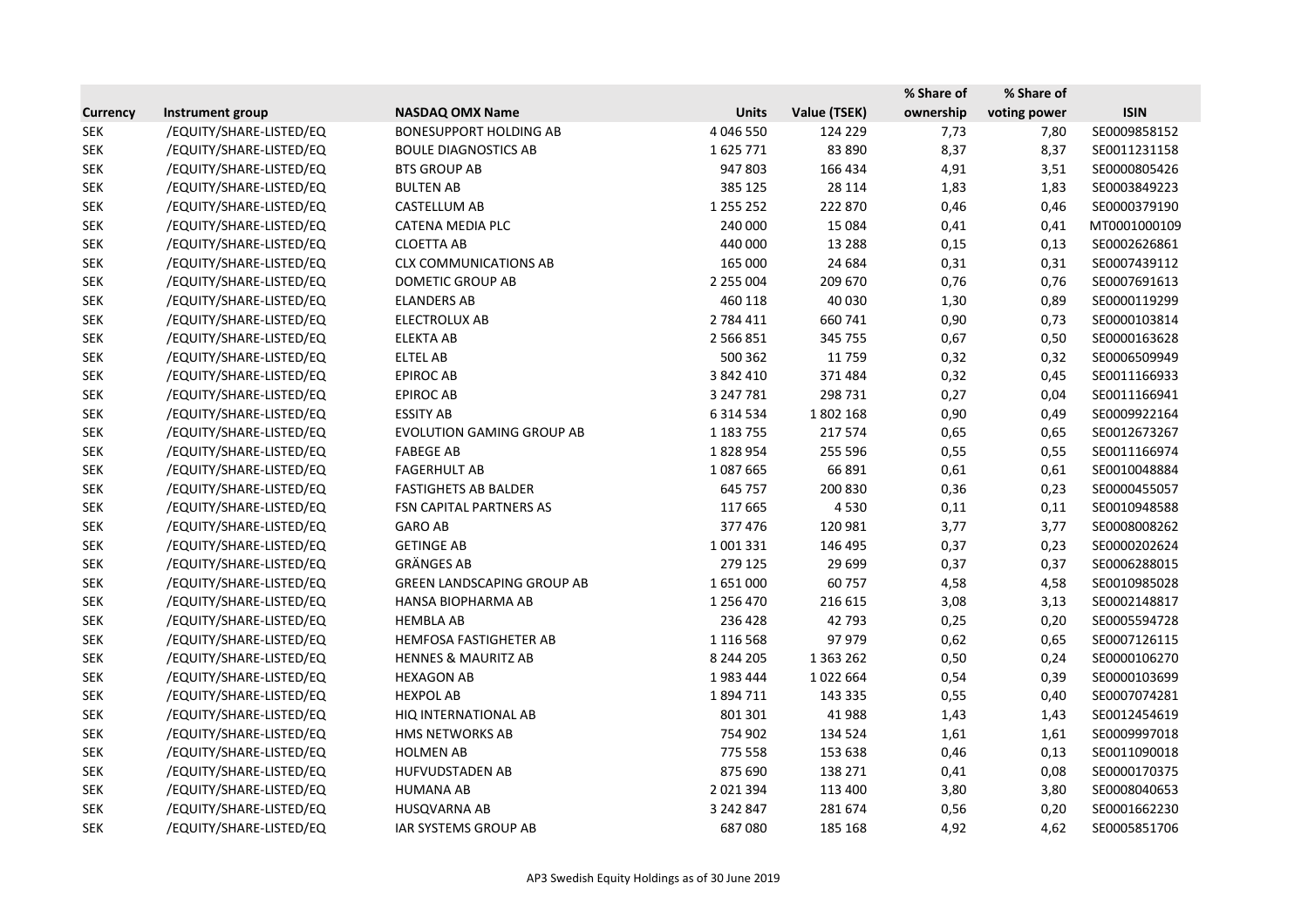|                 |                         |                                         |               |              | % Share of | % Share of   |              |
|-----------------|-------------------------|-----------------------------------------|---------------|--------------|------------|--------------|--------------|
| <b>Currency</b> | Instrument group        | <b>NASDAQ OMX Name</b>                  | <b>Units</b>  | Value (TSEK) | ownership  | voting power | <b>ISIN</b>  |
| <b>SEK</b>      | /EQUITY/SHARE-LISTED/EQ | ICA-HANDLARNAS FÖRBUND AB               | 535 676       | 213 842      | 0,27       | 0,27         | SE0000652216 |
| <b>SEK</b>      | /EQUITY/SHARE-LISTED/EQ | <b>INDUSTRIVÄRDEN AB</b>                | 1 3 6 1 2 3 4 | 288 309      | 0,31       | 0,48         | SE0000190126 |
| <b>SEK</b>      | /EQUITY/SHARE-LISTED/EQ | <b>INDUSTRIVÄRDEN AB</b>                | 1378636       | 283723       | 0,32       | 0,05         | SE0000107203 |
| <b>SEK</b>      | /EQUITY/SHARE-LISTED/EQ | <b>INFANT BACTERIAL THERAPEUTICS AB</b> | 510 000       | 121 380      | 4,54       | 3,49         | SE0008015259 |
| <b>SEK</b>      | /EQUITY/SHARE-LISTED/EQ | <b>INSTALCO AB</b>                      | 1550163       | 135 329      | 3,16       | 3,16         | SE0009664253 |
| <b>SEK</b>      | /EQUITY/SHARE-LISTED/EQ | INTERNATIONAL PETROLEUM CORP/SWEDEN     | 450 000       | 18 540       | 0,41       | 0,41         | CA46016U1084 |
| <b>SEK</b>      | /EQUITY/SHARE-LISTED/EQ | <b>INVESTMENT AB LATOUR</b>             | 500 000       | 68 450       | 0,08       | 0,05         | SE0010100958 |
| <b>SEK</b>      | /EQUITY/SHARE-LISTED/EQ | <b>INVESTOR AB</b>                      | 1094558       | 487954       | 0,14       | 0,31         | SE0000107401 |
| <b>SEK</b>      | /EQUITY/SHARE-LISTED/EQ | <b>INVESTOR AB</b>                      | 4 4 5 1 1 9 9 | 1985680      | 0,58       | 0,12         | SE0000107419 |
| <b>SEK</b>      | /EQUITY/SHARE-LISTED/EQ | <b>IRLAB THERAPEUTICS AB</b>            | 1 200 000     | 108 000      | 2,94       | 2,94         | SE0012675361 |
| <b>SEK</b>      | /EQUITY/SHARE-LISTED/EQ | <b>ITAB SHOP CONCEPT AB</b>             | 1 500 000     | 43 800       | 1,47       | 0,50         | SE0008375117 |
| <b>SEK</b>      | /EQUITY/SHARE-LISTED/EQ | JM AB                                   | 717 276       | 153 138      | 1,03       | 1,03         | SE0000806994 |
| <b>SEK</b>      | /EQUITY/SHARE-LISTED/EQ | KAROLINSKA DEVELOPMENT AB               | 6 376 600     | 24 2 31      | 9,90       | 8,18         | SE0002190926 |
| <b>SEK</b>      | /EQUITY/SHARE-LISTED/EQ | KINDRED GROUP PLC                       | 2 8 1 5 0 0 5 | 221710       | 1,22       | 1,22         | SE0007871645 |
| <b>SEK</b>      | /EQUITY/SHARE-LISTED/EQ | <b>KINNEVIK AB</b>                      | 1675008       | 404 514      | 0,61       | 0,29         | SE0008373906 |
| <b>SEK</b>      | /EQUITY/SHARE-LISTED/EQ | <b>KLÖVERN AB</b>                       | 3721713       | 54 337       | 0,40       | 0,24         | SE0006593919 |
| <b>SEK</b>      | /EQUITY/SHARE-LISTED/EQ | <b>KUNGSLEDEN AB</b>                    | 1657879       | 126 994      | 0,76       | 0,76         | SE0000549412 |
| <b>SEK</b>      | /EQUITY/SHARE-LISTED/EQ | L E LUNDBERGFORETAGEN AB                | 550 000       | 191 180      | 0,22       | 0,05         | SE0000108847 |
| <b>SEK</b>      | /EQUITY/SHARE-LISTED/EQ | LUNDIN PETROLEUM AB                     | 1 046 010     | 301 146      | 0,37       | 0,37         | SE0000825820 |
| <b>SEK</b>      | /EQUITY/SHARE-LISTED/EQ | MALMBERGS ELEKTRISKA AB                 | 239 412       | 14 987       | 2,99       | 1,58         | SE0000507659 |
| <b>SEK</b>      | /EQUITY/SHARE-LISTED/EQ | <b>MEDICOVER AB</b>                     | 759 567       | 65 399       | 0,56       | 0,09         | SE0009778848 |
| <b>SEK</b>      | /EQUITY/SHARE-LISTED/EQ | MIDSONA AB                              | 333 163       | 16 3 25      | 0,72       | 0,65         | SE0000565228 |
| <b>SEK</b>      | /EQUITY/SHARE-LISTED/EQ | MILLICOM INTERNATIONAL CELLULAR SA      | 486 299       | 254 091      | 0,48       | 0,48         | SE0001174970 |
| <b>SEK</b>      | /EQUITY/SHARE-LISTED/EQ | MIPS AB                                 | 1840655       | 340 889      | 7,28       | 7,28         | SE0009216278 |
| <b>SEK</b>      | /EQUITY/SHARE-LISTED/EQ | MODERN TIMES GROUP MTG AB               | 77878         | 8099         | 0,12       | 0,11         | SE0000412371 |
| <b>SEK</b>      | /EQUITY/SHARE-LISTED/EQ | <b>MOMENTUM GROUP AB</b>                | 494 293       | 57 338       | 1,75       | 1,31         | SE0009922305 |
| <b>SEK</b>      | /EQUITY/SHARE-LISTED/EQ | <b>MUNTERS GROUP AB</b>                 | 178 378       | 7770         | 0,10       | 0,10         | SE0009806607 |
| <b>SEK</b>      | /EQUITY/SHARE-LISTED/EQ | <b>NCAB GROUP AB</b>                    | 666 667       | 83 000       | 3,96       | 3,96         | SE0011167956 |
| <b>SEK</b>      | /EQUITY/SHARE-LISTED/EQ | NEDERMAN HOLDING AB                     | 1 285 863     | 146 074      | 3,66       | 3,66         | SE0011204510 |
| <b>SEK</b>      | /EQUITY/SHARE-LISTED/EQ | <b>NETENT AB</b>                        | 1720700       | 51 191       | 0,72       | 0,32         | SE0012455525 |
| <b>SEK</b>      | /EQUITY/SHARE-LISTED/EQ | NIBE INDUSTRIER AB                      | 2 060 378     | 280 108      | 0,41       | 0,20         | SE0008321293 |
| <b>SEK</b>      | /EQUITY/SHARE-LISTED/EQ | <b>NOBINA AB</b>                        | 2 452 563     | 141 268      | 2,78       | 2,78         | SE0007185418 |
| <b>SEK</b>      | /EQUITY/SHARE-LISTED/EQ | NORDEA BANK ABP                         | 17 481 199    | 1 178 582    | 0,43       | 0,43         | FI4000297767 |
| <b>SEK</b>      | /EQUITY/SHARE-LISTED/EQ | NORDIC ENTERTAINMENT GROUP AB           | 197 678       | 43 094       | 0,29       | 0,27         | SE0012116390 |
| <b>SEK</b>      | /EQUITY/SHARE-LISTED/EQ | NORDIC WATERPROOFING GROUP AB           | 865 707       | 72 633       | 3,60       | 3,60         | DK0060738409 |
| <b>SEK</b>      | /EQUITY/SHARE-LISTED/EQ | NOTE AB                                 | 1 4 1 5 0 0 0 | 40 328       | 4,90       | 4,90         | SE0001161654 |
| <b>SEK</b>      | /EQUITY/SHARE-LISTED/EQ | <b>NYFOSA AB</b>                        | 988 035       | 57 553       | 0,59       | 0,59         | SE0011426428 |
| <b>SEK</b>      | /EQUITY/SHARE-LISTED/EQ | ORIFLAME HOLDING AG                     | 48 40 6       | 10 983       | 0,09       | 0,09         | CH0256424794 |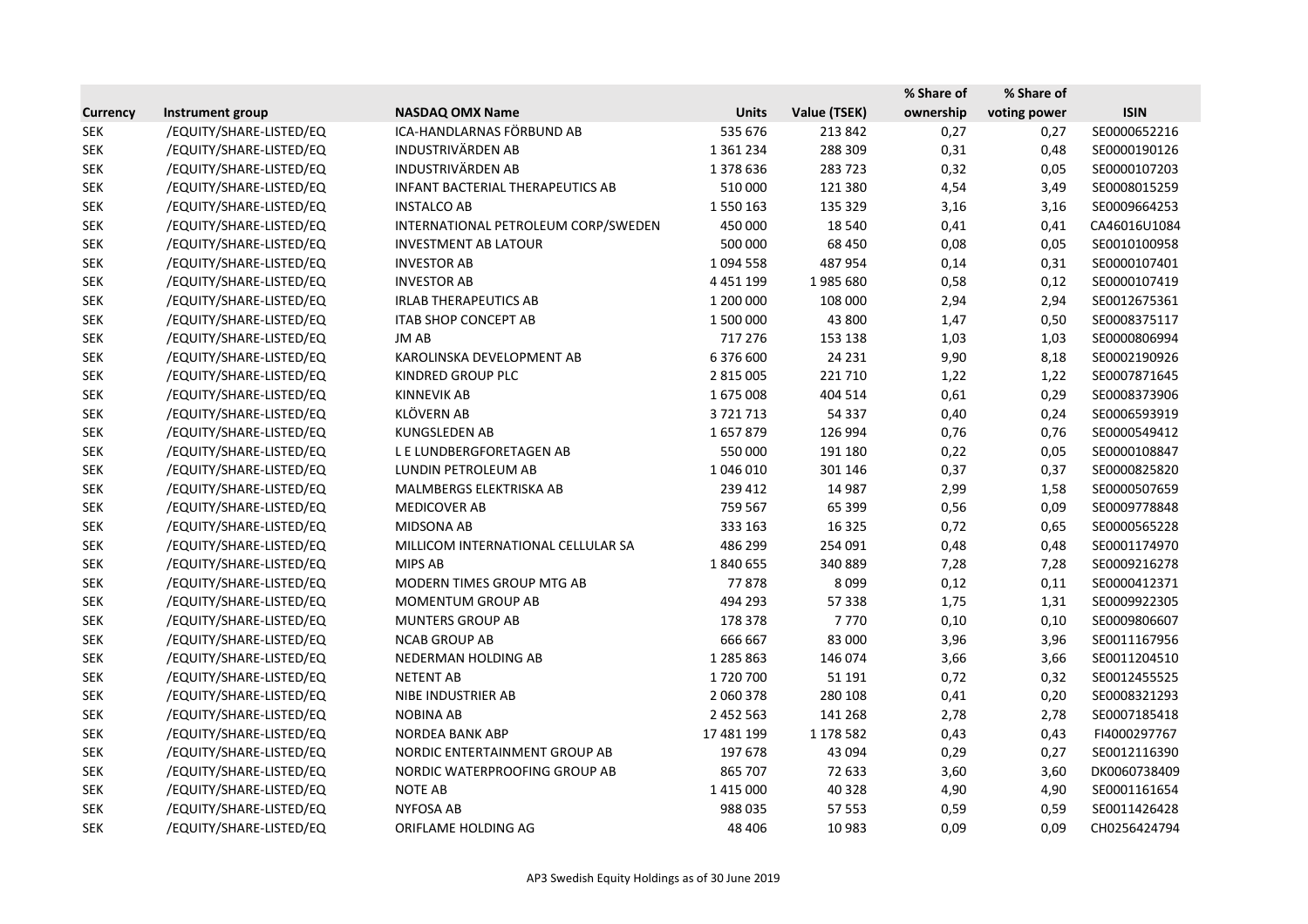|                 |                         |                                  |               |               | % Share of | % Share of   |              |
|-----------------|-------------------------|----------------------------------|---------------|---------------|------------|--------------|--------------|
| <b>Currency</b> | Instrument group        | <b>NASDAQ OMX Name</b>           | <b>Units</b>  | Value (TSEK)  | ownership  | voting power | <b>ISIN</b>  |
| <b>SEK</b>      | /EQUITY/SHARE-LISTED/EQ | PANDOX AB                        | 613 496       | 104 908       | 0,37       | 0,19         | SE0007100359 |
| <b>SEK</b>      | /EQUITY/SHARE-LISTED/EQ | PEAB AB                          | 1 000 172     | 79 364        | 0,34       | 0,17         | SE0000106205 |
| <b>SEK</b>      | /EQUITY/SHARE-LISTED/EQ | <b>RATOS AB</b>                  | 117 000       | 3016          | 0,04       | 0,01         | SE0000111940 |
| <b>SEK</b>      | /EQUITY/SHARE-LISTED/EQ | RAYSEARCH LABORATORIES AB        | 578 191       | 76 668        | 1,69       | 0,52         | SE0000135485 |
| <b>SEK</b>      | /EQUITY/SHARE-LISTED/EQ | RECIPHARM AB                     | 1470086       | 166 708       | 2,17       | 0,72         | SE0005757267 |
| <b>SEK</b>      | /EQUITY/SHARE-LISTED/EQ | <b>REJLERS AB</b>                | 584 575       | 46 883        | 3,23       | 1,73         | SE0000123671 |
| <b>SEK</b>      | /EQUITY/SHARE-LISTED/EQ | SAAB AB                          | 572 750       | 173 085       | 0,42       | 0,36         | SE0000112385 |
| <b>SEK</b>      | /EQUITY/SHARE-LISTED/EQ | SAGAX AB                         | 24 227 658    | 2 119 9 20    | 5,46       | 3,54         | SE0005127818 |
| <b>SEK</b>      | /EQUITY/SHARE-LISTED/EQ | <b>SANDVIK AB</b>                | 9 0 5 2 8 1 0 | 1544409       | 0,72       | 0,72         | SE0000667891 |
| <b>SEK</b>      | /EQUITY/SHARE-LISTED/EQ | <b>SCANDIC HOTELS GROUP AB</b>   | 670 553       | 54 885        | 0,65       | 0,65         | SE0007640156 |
| <b>SEK</b>      | /EQUITY/SHARE-LISTED/EQ | <b>SECTRA AB</b>                 | 144 904       | 48 760        | 0,38       | 0,23         | SE0011452234 |
| <b>SEK</b>      | /EQUITY/SHARE-LISTED/EQ | <b>SECURITAS AB</b>              | 2 771 426     | 451 465       | 0,76       | 0,53         | SE0000163594 |
| <b>SEK</b>      | /EQUITY/SHARE-LISTED/EQ | SKANDINAVISKA ENSKILDA BANKEN AB | 13 126 059    | 1 127 791     | 0,60       | 0,60         | SE0000148884 |
| <b>SEK</b>      | /EQUITY/SHARE-LISTED/EQ | <b>SKANSKA AB</b>                | 3 488 792     | 585 070       | 0,83       | 0,58         | SE0000113250 |
| <b>SEK</b>      | /EQUITY/SHARE-LISTED/EQ | <b>SKF AB</b>                    | 3 2 5 3 1 9 2 | 555 483       | 0,71       | 0,43         | SE0000108227 |
| <b>SEK</b>      | /EQUITY/SHARE-LISTED/EQ | <b>SKISTAR AB</b>                | 89 476        | 10 218        | 0,11       | 0,08         | SE0012141687 |
| <b>SEK</b>      | /EQUITY/SHARE-LISTED/EQ | <b>SSAB AB</b>                   | 30799         | 997           | 0,00       | 0,01         | SE0000171100 |
| <b>SEK</b>      | /EQUITY/SHARE-LISTED/EQ | <b>SSAB AB</b>                   | 10 267 863    | 290 170       | 1,00       | 2,73         | SE0000120669 |
| <b>SEK</b>      | /EQUITY/SHARE-LISTED/EQ | <b>SSM HOLDING AB</b>            | 632 808       | 5759          | 1,61       | 1,61         | SE0009663511 |
| <b>SEK</b>      | /EQUITY/SHARE-LISTED/EQ | SVENSKA CELLULOSA AB SCA         | 6 183 605     | 499 017       | 0,88       | 0,48         | SE0000112724 |
| <b>SEK</b>      | /EQUITY/SHARE-LISTED/EQ | SVENSKA HANDELSBANKEN AB         | 14 376 054    | 1320872       | 0,74       | 0,75         | SE0007100599 |
| <b>SEK</b>      | /EQUITY/SHARE-LISTED/EQ | <b>SWEDBANK AB</b>               | 10 673 060    | 1488358       | 0,94       | 0,94         | SE0000242455 |
| <b>SEK</b>      | /EQUITY/SHARE-LISTED/EQ | <b>SWEDISH MATCH AB</b>          | 1639927       | 642 851       | 0,96       | 0,96         | SE0000310336 |
| <b>SEK</b>      | /EQUITY/SHARE-LISTED/EQ | SWEDISH ORPHAN BIOVITRUM AB      | 1 437 260     | 257054        | 0,48       | 0,48         | SE0000872095 |
| <b>SEK</b>      | /EQUITY/SHARE-LISTED/EQ | SYSTEMAIR AB                     | 426 916       | 55 072        | 0,82       | 0,82         | SE0002133975 |
| <b>SEK</b>      | /EQUITY/SHARE-LISTED/EQ | TA ASSOCIATES MANAGEMENT LP      | 758 180       | 46 097        | 1,89       | 1,89         | SE0008585525 |
| <b>SEK</b>      | /EQUITY/SHARE-LISTED/EQ | TELE2 AB                         | 2 163 626     | 293 171       | 0,31       | 0,24         | SE0005190238 |
| <b>SEK</b>      | /EQUITY/SHARE-LISTED/EQ | TELEFONAKTIEBOLAGET LM ERICSSON  | 29 799 332    | 2 625 321     | 0,89       | 0,52         | SE0000108656 |
| <b>SEK</b>      | /EQUITY/SHARE-LISTED/EQ | <b>TELIA CO AB</b>               | 27 080 797    | 1 1 1 6 8 1 2 | 0,64       | 0,64         | SE0000667925 |
| <b>SEK</b>      | /EQUITY/SHARE-LISTED/EQ | TOBII AB                         | 149 000       | 6 1 5 4       | 0,15       | 0,15         | SE0002591420 |
| <b>SEK</b>      | /EQUITY/SHARE-LISTED/EQ | <b>TRELLEBORG AB</b>             | 2 0 5 5 5 1 2 | 271019        | 0,76       | 0,39         | SE0000114837 |
| <b>SEK</b>      | /EQUITY/SHARE-LISTED/EQ | TRIONA HOLDING SA                | 454 916       | 17 105        | 0,77       | 0,77         | SE0010298109 |
| <b>SEK</b>      | /EQUITY/SHARE-LISTED/EQ | <b>TROAX GROUP AB</b>            | 600 000       | 57 000        | 1,00       | 1,00         | SE0012729366 |
| <b>SEK</b>      | /EQUITY/SHARE-LISTED/EQ | <b>VBG GROUP AB</b>              | 222 607       | 37 175        | 0,85       | 0,46         | SE0000115107 |
| <b>SEK</b>      | /EQUITY/SHARE-LISTED/EQ | <b>VEONEER INC</b>               | 788 447       | 126 191       | 0,93       | 0,93         | SE0011115963 |
| <b>SEK</b>      | /EQUITY/SHARE-LISTED/EQ | <b>VITROLIFE AB</b>              | 312 314       | 56 529        | 0,29       | 0,29         | SE0011205202 |
| <b>SEK</b>      | /EQUITY/SHARE-LISTED/EQ | <b>VOLKSWAGEN AG</b>             | 833 333       | 232 125       | 0,17       | 0,17         | DE000TRAT0N7 |
| <b>SEK</b>      | /EQUITY/SHARE-LISTED/EQ | VOLVO AB                         | 1 3 2 4 7 4 0 | 194 869       | 0,06       | 0,21         | SE0000115420 |